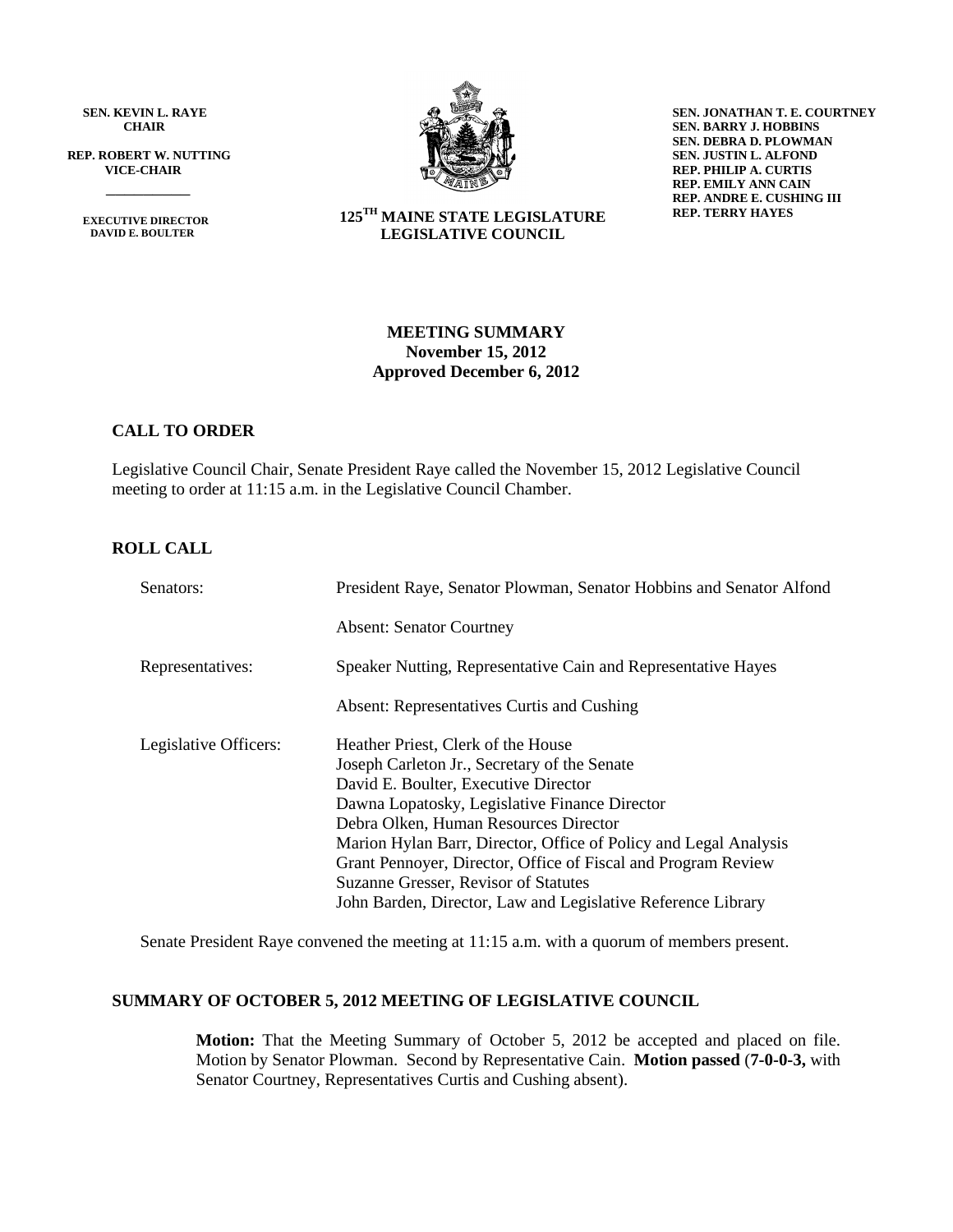## **REPORTS FROM EXECUTIVE DIRECTOR AND COUNCIL OFFICES**

## **Executive Director's Report**

David Boulter, Executive Director, reported on the following:

Mr. Boulter expressed his appreciation to the Legislative Council for all of the great work that the council has done over the past 2 years. He noted that the council has accomplished a great deal, including managing accounts in tough economic times, creating thoughtful legislative policies and personnel policies, and authorizing improvement of the Grounds. Also on behalf of all of the staff, Mr. Boulter expressed his appreciation for the support given to the staff by the council members during the last two years.

President Raye expressed his appreciation of the excellent work done by the staff throughout the Legislature. President Raye also thanked Mr. Boulter for his leadership.

#### **Fiscal Report**

Grant Pennoyer, Director, Office of Fiscal and Program Review, reported on the following:

#### **Revenue Update**

| Total General Fund Revenue - FY 2013 (\$'s in Millions) |         |         |            |          |            |          |  |  |  |
|---------------------------------------------------------|---------|---------|------------|----------|------------|----------|--|--|--|
|                                                         | Budget  | Actual  | Var.       | $%$ Var. | Prior Year | % Growth |  |  |  |
| October                                                 | \$244.2 | \$245.0 | \$0.9      | 0.4%     | \$230.6    | 6.3%     |  |  |  |
| <b>FYTD</b>                                             | \$856.0 | \$830.0 | $(\$26.0)$ | $-3.0\%$ | \$840.2    | $-1.2\%$ |  |  |  |

General Fund revenue was \$0.9 million (0.4%) above budget projections in October, but remained \$26.0 million under budget for the fiscal year through October. The Sales and Use Tax and Corporate Income Tax categories were the primary contributors to the negative variance for the fiscal year, falling \$13.1 million and \$14.5 million, respectively, below budget through October. Within the Individual Income Tax category, he noted another area of concern is withholding payments, which were under budget by \$5.6 million for the first four months.

## **Highway Fund Revenue Update**

| Total Highway Fund Revenue - FY 2013 (\$'s in Millions) |        |        |       |          |            |          |  |  |
|---------------------------------------------------------|--------|--------|-------|----------|------------|----------|--|--|
|                                                         | Budget | Actual | Var.  | $%$ Var. | Prior Year | % Growth |  |  |
| October                                                 | \$28.8 | \$32.1 | \$3.3 | 11.6%    | \$29.0     | 10.7%    |  |  |
| <b>FYTD</b>                                             | \$90.4 | \$95.7 | \$5.3 | 5.9%     | \$89.9     | $6.5\%$  |  |  |

Highway Fund revenue was \$3.3 million over budget in October and \$5.3 million over for the fiscal year-to-date (FYTD) through October. October's performance would have been below budget but for a significant one-time event that resulted in 179,000 titles for trailers generating net revenue of \$4.1 million to the Highway Fund.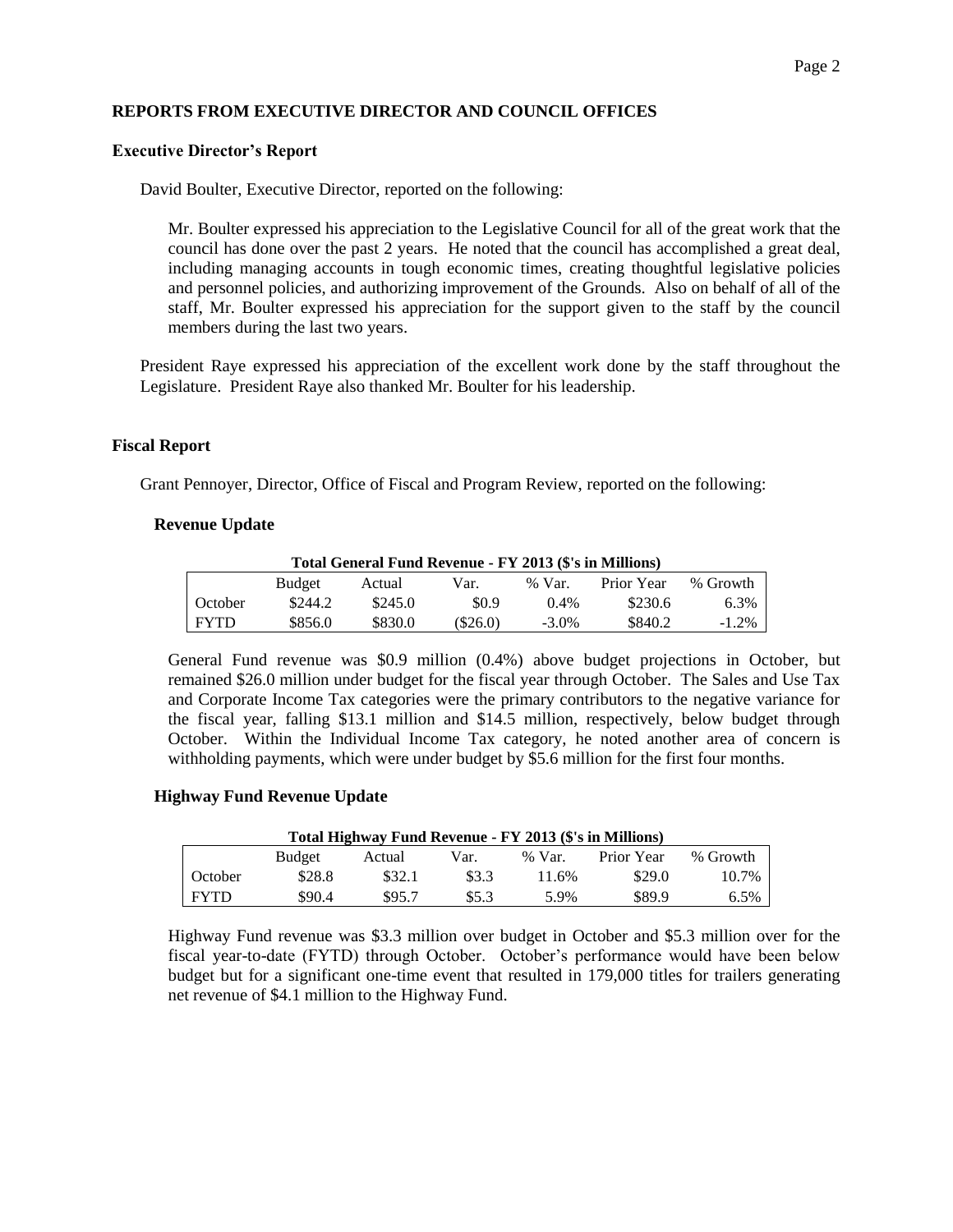## **Cash Update**

The average balance in the cash pool in October was \$97.3 million less than a year ago. The expected improvement in the General Fund cash position over the course of FY 2013 has been offset by negative revenue variances and spending above projections, particularly in the MaineCare program. General Fund internal cash flow borrowing is \$98.9 million higher than a year ago. This is a concern and may affect the decision regarding external borrowing in FY 2013.

## **MaineCare Spending Update**

Despite declining caseloads, MaineCare weekly cycle payments through the first 17 weeks of FY 2013 averaged \$45.6 million, which exceeds the average of last fiscal year of \$44.9 million. The FY 2013 MaineCare budget assumes a reduction of spending from FY 2012 levels.

#### **Status of Legislative Studies and Committees**

Marion Hylan Barr, Director, Office of Policy and Legal Analysis, reported on the following to supplement her written status report.

She reported that all the committees and commissions have either concluded their work and are preparing final reports or will be holding their final meetings soon. The exception is the Task Force on Prevention of Sexual Abuse of Children, the chairs of which have decided that they will not be convening the task force.

## **REPORTS FROM COUNCIL COMMITTEES**

## **1. Personnel Committee**

No report

**2. State House Facilities Committee**

No report

## **OLD BUSINESS**

## **Item #1: Portrait of former U.S. Senator George J. Mitchell (Letter of No Objection)**

A copy of a letter of no objection was received from former U.S. Senator George J. Mitchell regarding the commissioning and display of his portrait in the State House. No action of the Legislative Council was required.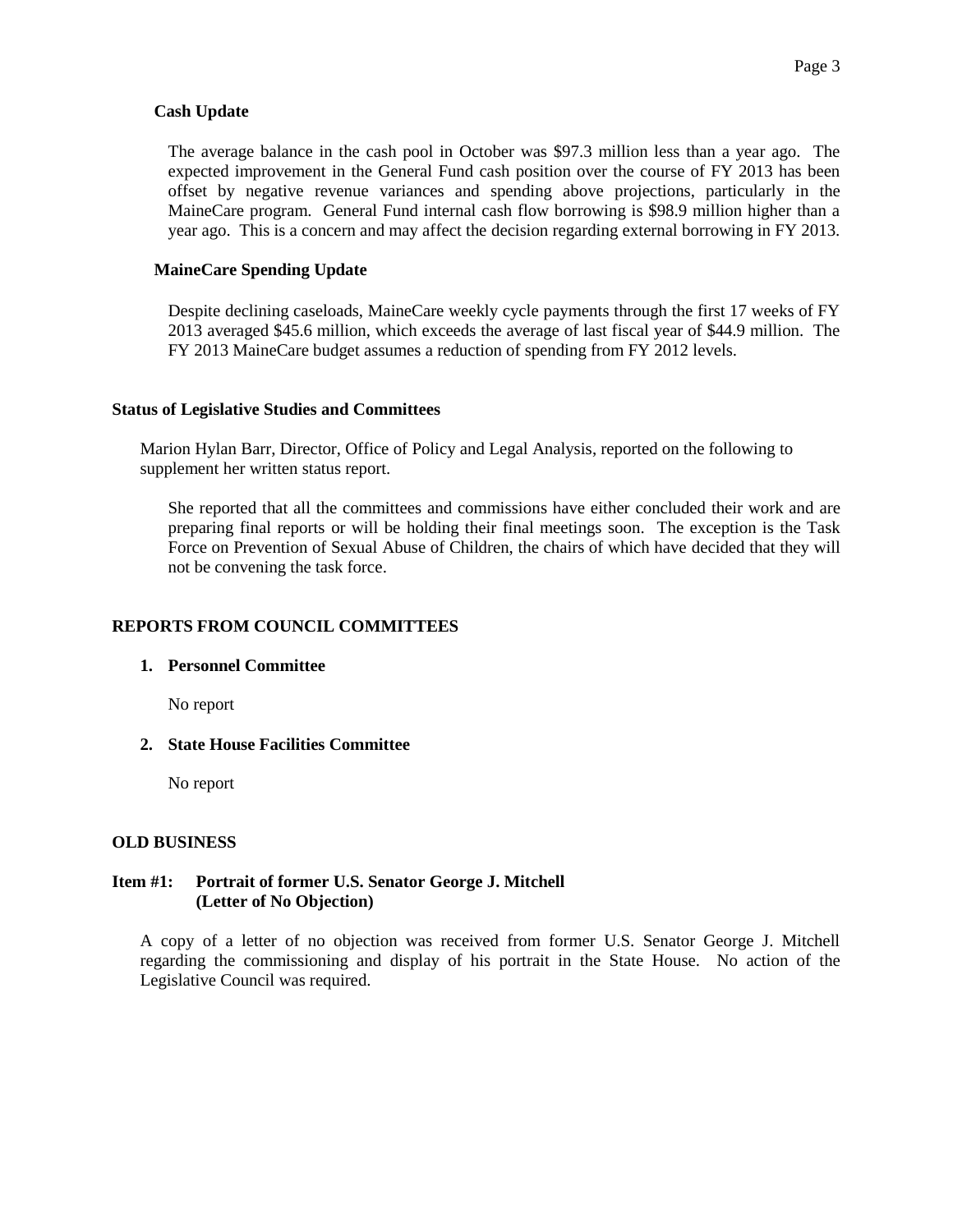#### **NEW BUSINESS**

#### **Item #1: Legislative Council Actions Taken by Ballot Since October 5, 2012 Meeting**

**That the Legislative Council authorize a limited extension of the Task Force on the Prevention of Sexual Abuse of Children's reporting deadline from November 7, 2012 to December 4, 2012.**

Motion by: Senator Kevin Raye Second by: Representative Robert Nutting Approved: November 15, 2012 Vote: 6-0-4-0 in favor

# **Item #2: Request for 2nd Off-site Meeting of Task Force on Franco-Americans**

The legislatively-authorized study group, the Task Force on Franco-Americans, requested approval from the Legislative Council to hold an off-site meeting of the task force at the Franco-American Heritage Center in Lewiston on Wednesday, November 28, 2012. Funds for the increased costs would come from the task force's existing budget.

**Motion:** That the Legislative Council approve the request from the Task Force on Franco-Americans to hold a meeting at the Franco-American Heritage Center in Lewiston on Wednesday, November 28, 2012. Motion by Representative Nutting. Second by Senator Alfond. **Motion passed** (**7-0-0-3,** with Senator Courtney, Representatives Curtis and Cushing absent).

#### **Item #3: Request to Install and Display Holiday Wreath on State House Grounds**

Mr. Boulter drew Legislative Council members' attention to an email from Rep. Dianne Tilton in the council's packet that requested temporary installation of a large holiday wreath on the State House Grounds, either on the South lawn or in Capitol Park. According to Rep. Tilton, the wreath display is to commemorate the  $30<sup>th</sup>$  anniversary of the Downeast Wreath Company of Harrington, Maine, owned by Mr. David Frasier. The wreath is proposed to be 65 +/- feet tall and will be decorated with lights and a bow. There will be no religious aspect to the display. There will be no advertising. A temporary support structure will have to be constructed to support the wreath. A council member asked if there was any prohibition of someone taking a photograph of the wreath (without advertising signs) and then using the photograph for advertising purposes. Mr. Boulter responded that he was unaware of any prohibition on that use.

**Motion:** That the Legislative Council authorize the installation of a 65 foot tall, Maine-made balsam fir holiday wreath on the south lawn of the State House or in Capitol Park, such wreath to be donated, installed and removed by David Frasier of Downeast Wreath Company, Harrington, Maine without cost to the Legislature; further that the period of display to be from approximately December 1, 2012 through January 2, 2013; and further that the wreath decoration and display be secular and subject to approval of the Executive Director of the Legislative Council. Motion by Senator Plowman. Second by Representative Nutting. **Motion passed** (**7-0-0-3,** with Senator Courtney, Representatives Curtis and Cushing absent).